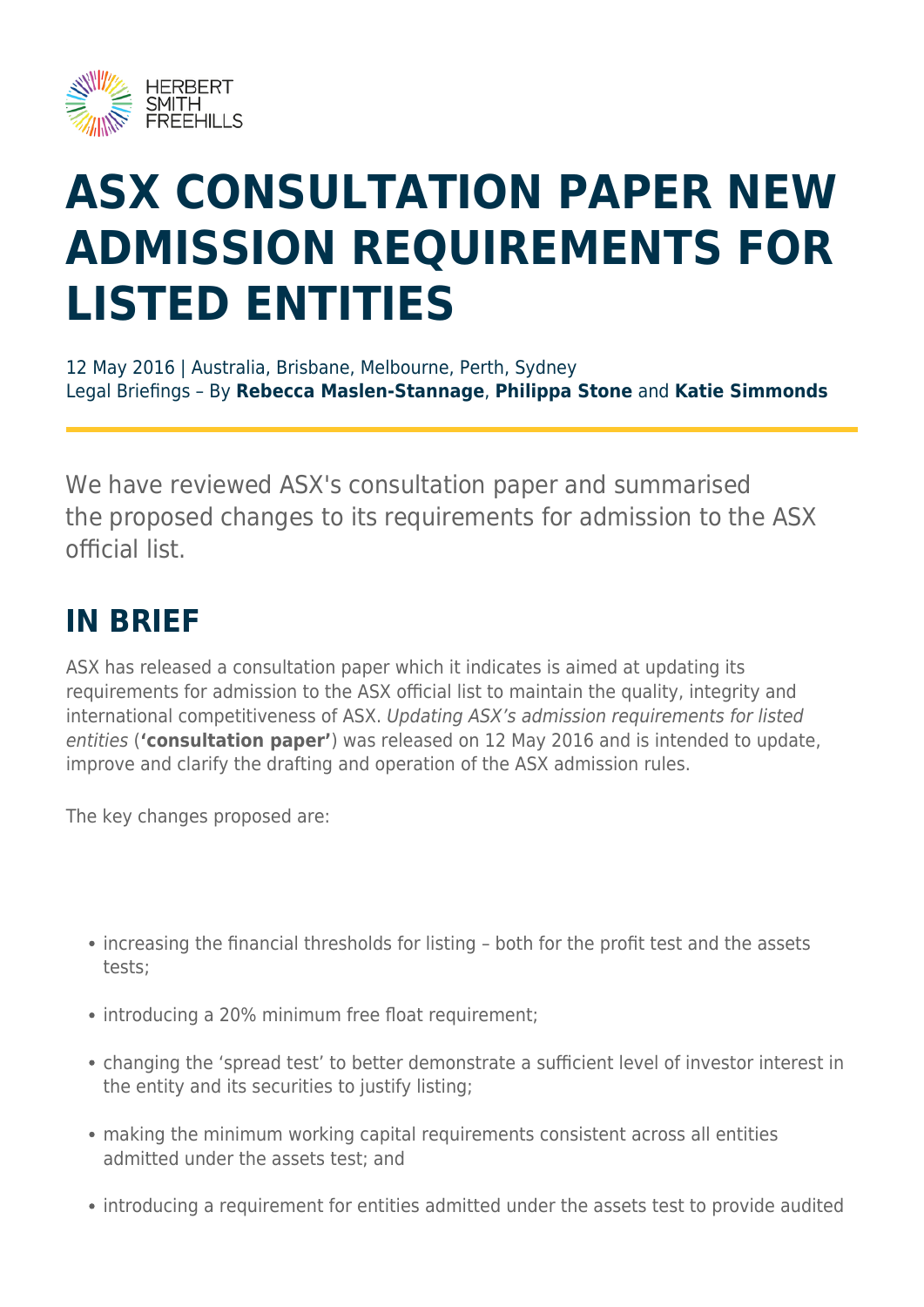accounts for the last three full financial years.

ASX also proposes to update its Guidance Notes to include further examples of application of the listing rule requirements.

## **INCREASING THE FINANCIAL THRESHOLDS FOR LISTING**

Entities must meet either the profit test or the asset test to qualify for listing on ASX. ASX is proposing to increase both the profit and assets test as follows:

| <b>Current test</b>                                                                                                                                                                                                                                                                                                                                                                                                                                           | <b>Proposed new test</b>                                                                |
|---------------------------------------------------------------------------------------------------------------------------------------------------------------------------------------------------------------------------------------------------------------------------------------------------------------------------------------------------------------------------------------------------------------------------------------------------------------|-----------------------------------------------------------------------------------------|
| <b>Profit test</b><br>Requires that an entity:<br>is a going concern and has conducted the<br>same main business activity during the last 3<br>full financial years prior to admission;<br>has aggregated profit of at least \$1 million<br>from continuing operations for the last 3 full<br>financial years prior to admission; and<br>has consolidated profit from continuing<br>operations of at least \$400,000 for the 12<br>months prior to admission. | Limb 3 to be increased to at least<br>\$500,000. Test to otherwise remain<br>unchanged. |
| <b>Asset test</b><br>Minimum net tangible assets (NTA) of \$3<br>million; or<br>Minimum market capitalisation of \$10 million.                                                                                                                                                                                                                                                                                                                                | NTA of at least \$5 million; or<br>Market capitalisation of at least \$20<br>million.   |

#### **INTRODUCING A 20% MINIMUM FREE FLOAT REQUIREMENT**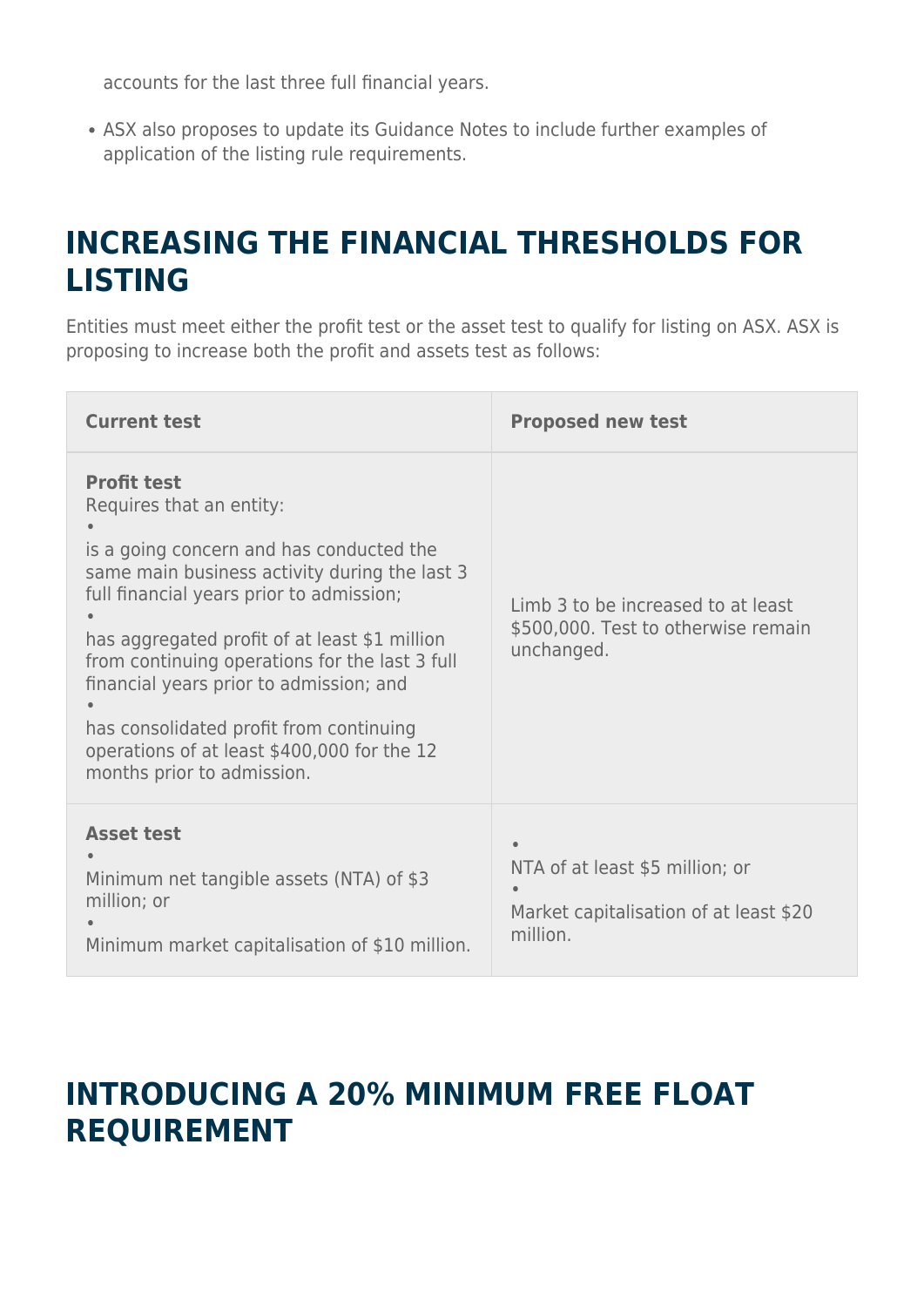ASX does not currently have a formal requirement in place regarding the minimum proportion of an entity's securities that must be freely available at listing for investors to freely trade in the public market (**'free float'**). ASX does generally expect that entities will have a free float of 10%, however to date this expectation has been issued only through guidance and ASX has taken a flexible approach to enforcing this preference if the entity has plans to increase its free float after listing.

The consultation paper proposes introduction of a 20% minimum free float requirement for ASX listings at the time of admission. 'Free float' will be defined as the percentage of the entity's main class of securities that are not restricted securities or subject to voluntary escrow arrangements, and that are held by 'non-affiliated security holders'. ASX notes by point of reference that peer exchanges 'generally have a rules-based minimum free-float requirement in the range of 12-25%'.

## **CHANGING THE SPREAD TEST**

Entities applying for admission will be subject to a simplified spread test, aimed at demonstrating sufficient investor interest without materially changing the overall financial threshold for entities seeking to list – in summary, needing fewer holders but with holdings of a higher dollar value:

| <b>Current test</b>                                                                                                                                                                                                                                                                                                                                                                                                                                                                             | <b>Proposed new test</b>                                                                                                                                                                                                                                                                                                                           |
|-------------------------------------------------------------------------------------------------------------------------------------------------------------------------------------------------------------------------------------------------------------------------------------------------------------------------------------------------------------------------------------------------------------------------------------------------------------------------------------------------|----------------------------------------------------------------------------------------------------------------------------------------------------------------------------------------------------------------------------------------------------------------------------------------------------------------------------------------------------|
| ASX's spread test can be satisfied in<br>one of three ways:<br>by having 400 security holders who<br>hold a parcel of securities with a value<br>of at least \$2,000; or<br>by having 350 security holders who<br>hold a parcel of securities with a value<br>of at least \$2,000, where there is a free<br>float of at least 25%; or<br>by having 300 security holders who<br>hold a parcel of securities with a value<br>of at least \$2,000, where there is a free<br>float of at least 50%. | ASX's proposed new spread test requires:<br>200 security holders if the entity has a free<br>float of less than A\$50 million, or 100<br>security holders if the entity has a free float<br>of A\$50 million or more; and<br>each security holder counted towards<br>spread must hold a parcel of securities with<br>a value of at least A\$5,000. |

#### **STANDARDISING WORKING CAPITAL REQUIREMENTS**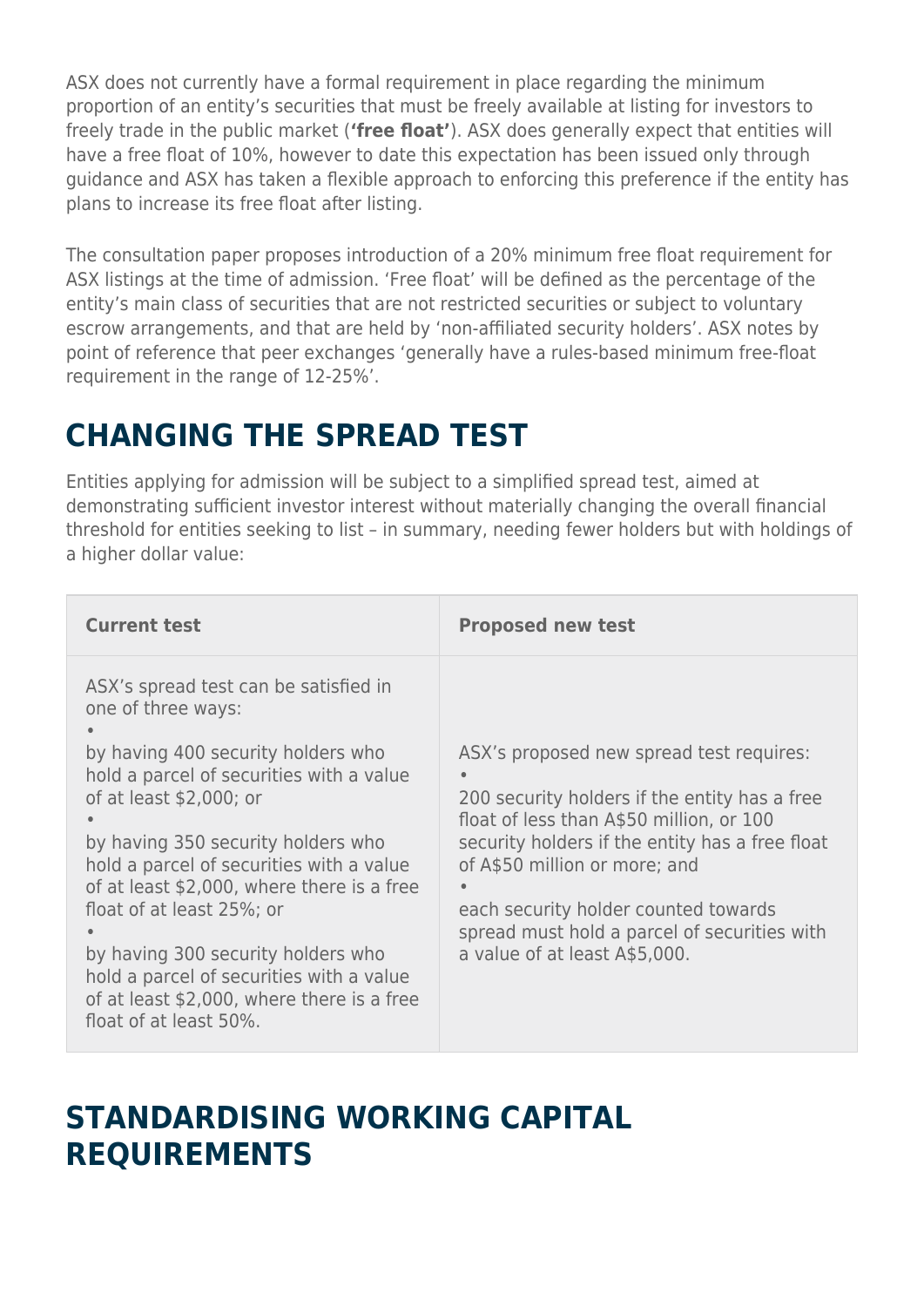All entities admitted under the assets test currently must have \$1.5 million in working capital based on budgeted revenue for the first financial year after admission, with the additional requirement that mining and oil & gas exploration entities allow for budgeted administration costs and various other operational costs.

ASX is proposing to standardise the application of the minimum working capital requirements, by requiring each entity admitted under the assets test rule to have \$1.5 million working capital available after accounting for (in the first year after listing) budgeted revenue and budgeted costs of administration and of acquiring any assets referred to in the entity's prospectus, PDS or information memorandum.

# **AUDITED ACCOUNTS FROM ASSET TEST ENTITIES**

Entities applying for admission under the asset test can currently provide unaudited financial accounts, and provide accounts for a period of shorter than 3 years – which is a more lenient requirement for provision of financial information than for entities seeking admission under the profit test.

The consultation paper proposes introduction of new requirements for entities seeking admission under the assets test to produce:

- audited accounts for the last 3 full financial years. If the accounts for the last full financial year are more than 8 months old, the entity would also be required to produce audited or reviewed accounts for the last half year (i.e. as currently applies to the accounts for entities seeking listing under the profit test); and
- 3 years of audited financial statements for any business to be acquired by the entity at or ahead of listing.

In each case, the audit report must not contain 'a modified opinion, emphasis of matter or other matter that ASX considers unacceptable'.

ASX has acknowledged that an entity seeking admission under the assets test may not be in a position to provide 3 years of audited accounts (for example, given its position in the business cycle), and noted that ASX will have discretion to accept less than 3 full years of audited accounts, or to accept a modified audit opinion, but that it will 'generally only do so in the circumstances where ASIC will accept' less than 3 full years of audited accounts, or a modified opinion, in a disclosure document.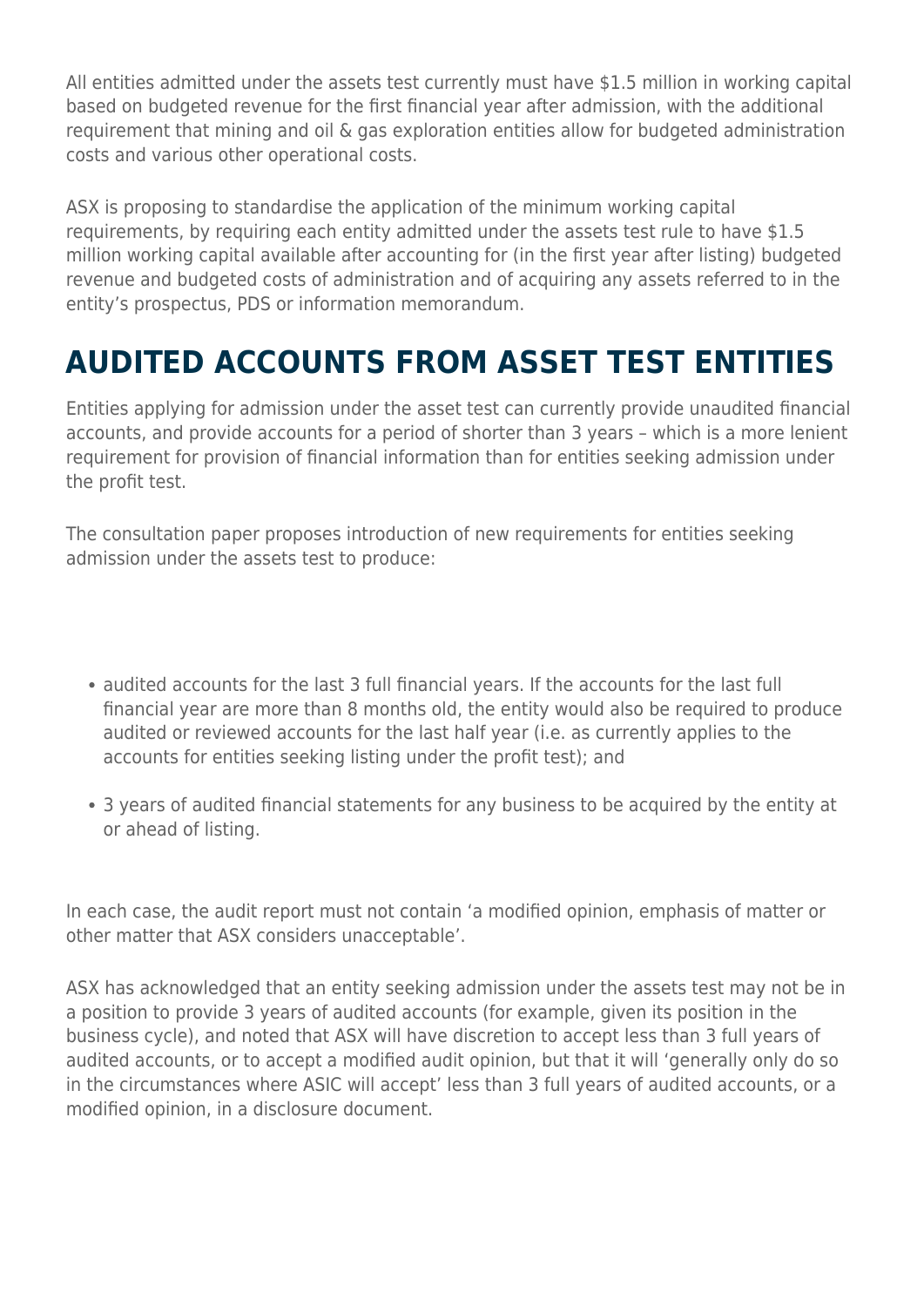ASX is interested in feedback on whether there are circumstances other than those set out in ASIC Regulatory Guide 228, where it should accept accounts other than as set out in the new rules. ASIC is simultaneously consulting on the proposed changes to its policy set out in Regulatory Guide 228, regarding the circumstances in which it will accept flexible application of the above requirements in disclosure documents.

# **REINFORCING DISCRETION TO REFUSE ADMISSION**

It is proposed that the introduction to the ASX listing rules be updated to reinforce ASX's absolute discretion on admission and quotation decisions. ASX intends to specify that it will 'take into account the reputation, integrity and efficiency of its market in exercising these discretions'. Guidance Note 1 will also be updated to include a (non-exhaustive, but extensive) list of examples where ASX may exercise its discretion to refuse entry to the official list, which would include for example where ASX has had prior unacceptable dealings with the applicant, or its proposed directors or professional advisers.

## **CHANGES TO ASX FOREIGN EXEMPT LISTINGS**

A special regime applies to entities with a main listing on an overseas market, to maintain a secondary listing on the ASX market as an 'ASX Exempt Listing'. Without replicating that regime in full here, in brief it is proposed that the overseas listing of an entity applying under this regime must be one 'acceptable to ASX', and that the assets test for foreign exempt listings be amended to require either minimum NTA or market capitalisation of \$2,000 million.

# **CONSULTATION**

The consultation paper proposes a number of changes by which ASX aims to ensure that it continues to be able to operate as a high-quality, efficient and reputable market. The proposed changes are intended to tighten the admission requirements for listing on ASX in line with achieving this intention, and do not involve dramatic changes. However, the consultation phase is designed to ensure that the changes finally approved are appropriate for stakeholders.

Interested parties have until Friday 24th June 2016 to comment on the proposed changes to the ASX listing rules.